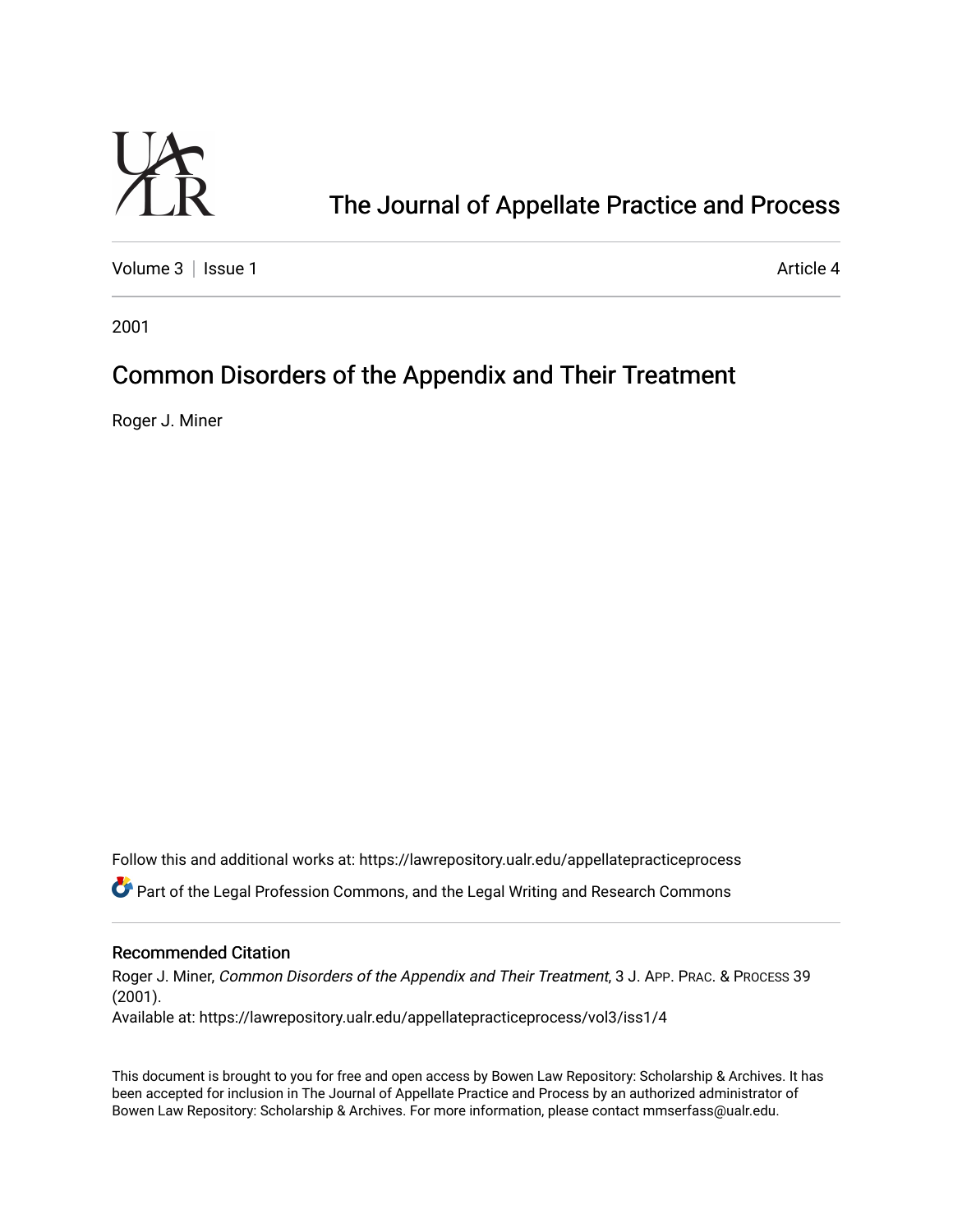## COMMON DISORDERS OF THE APPENDIX AND THEIR TREATMENT

### Roger J. Miner\*

"Appendix" is a Latin word meaning appendage or addition.<sup>2</sup> To the medical profession, it is "a general term used in anatomical nomenclature to designate a supplementary, accessory, or dependent part attached to a main structure."<sup>3</sup> The term often is used specifically to designate the vermiform appendix of the colon.<sup>4</sup> Inflammation of the vermiform appendix  $\frac{1}{2}$  may require surgical intervention.<sup>5</sup> For the legal profession, appendix is defined as "[s]upplementary materials added to [an] appellate brief."6 Like its anatomical counterpart, the appendix to a brief receives little attention until the onset of an acute disorder. Such a disorder may give rise to judicial intervention. Careful attention to the preparation of a proper appendix will avoid this consequence.

A disordered appendix evidences a breach of a lawyer's professional duty of competence in appellate practice. It is just as important for a member of the appellate bar to be knowledgeable about the rules and techniques pertaining to appendices as it is to be knowledgeable about the rules and techniques pertaining to briefs and oral arguments.<sup>7</sup> The three elements of appellate advocacy—preparation of the brief,

THE JOURNAL OF APPELLATE PRACTICE AND **PROCESS** Vol. 3, No. **1** (Spring 2001)

<sup>\*</sup> Senior Judge, United States Court of Appeals for the Second Circuit; Adjunct Professor of Law, Albany Law School.

*<sup>2.</sup> Webster's Third New International Dictionary* 104 (Philip Babcock Gove, ed., G. **&** C. Merriam Co. 1981).

<sup>3.</sup> *Dorland's Illustrated Medical Dictionary* 109 (28th ed., W.B. Saunders Co. 1994). *4. See id.*

<sup>5.</sup> *See Miller-Keane Encyclopedia & Dictionary of Medicine, Nursing, & Allied Health* 109 (5th ed., W.B. Saunders Co. 1992).

*<sup>6.</sup> Black's Law Dictionary* 90 (5th ed., West Pubig. Co. 1979).

<sup>7.</sup> *See e.g.* Roger J. Miner, *Professional Responsibility in Appellate Practice: A View from the Bench,* 19 Pace L. Rev. 323, 334 (1999).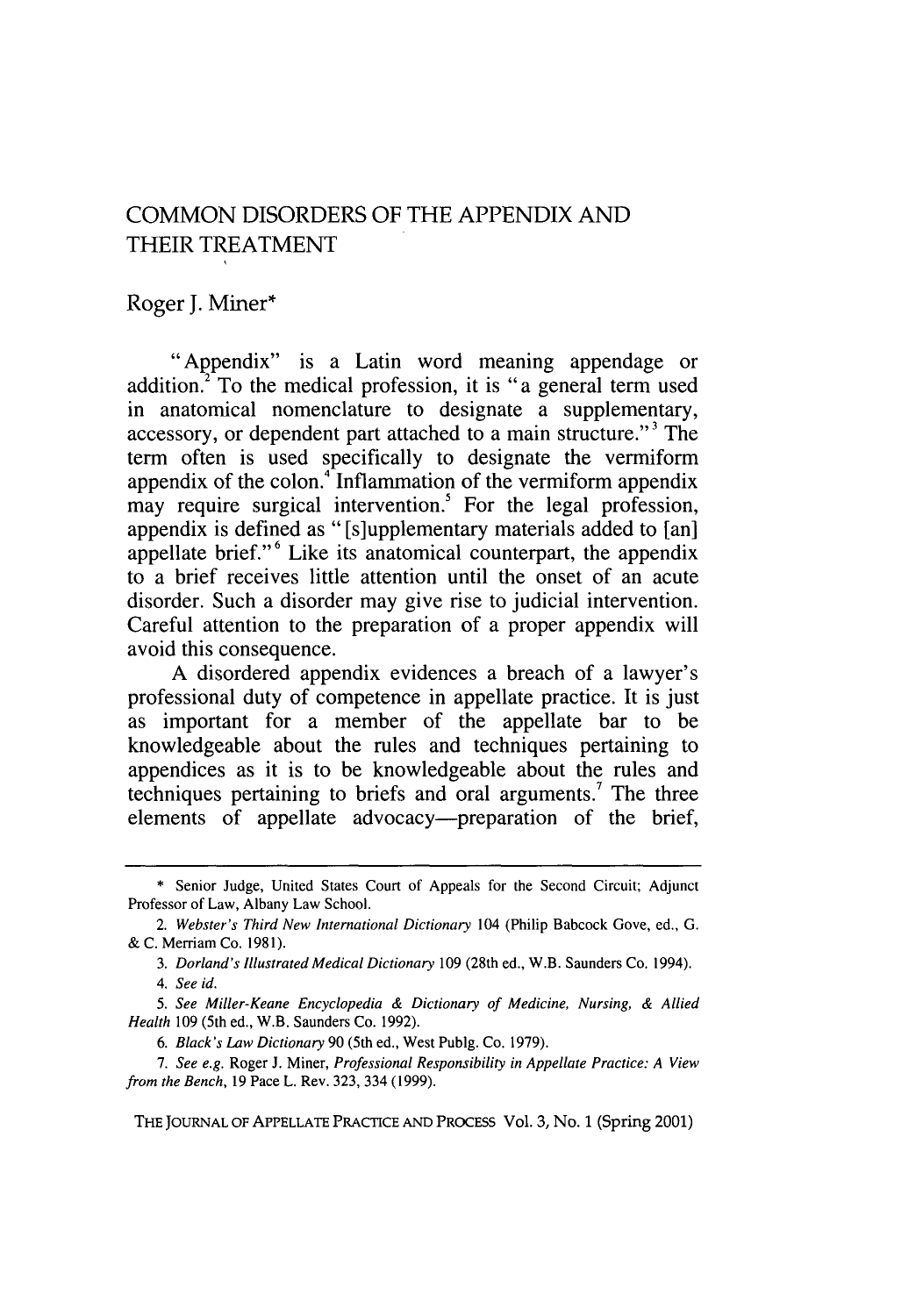compilation of the appendix, and presentation of oral argument-are co-equal in importance. Indeed, it is excellence in all three elements of a case on appeal that is the hallmark of successful appellate advocacy. My purpose here is to discuss the function of an appendix, to review the rules that govern its preparation, to identify some deficiencies and disorders commonly associated with it, to examine the consequences of an improper appendix, and in doing so, to focus attention on the importance of this neglected element of appellate practice.

#### I. THE FUNCTION OF AN APPENDIX

Before an appellate court can consider an appeal, a record of the proceedings in the trial court generally must be filed with the appellate court. In federal appellate practice, the record on appeal consists of the original exhibits and papers filed in the district court, all transcripts of proceedings, and a certified copy of the district court clerk's docket entries.<sup>8</sup> The documents constituting the record must be numbered and forwarded to the circuit clerk by the district clerk along "with a list of the documents correspondingly numbered and reasonably identified."<sup>9</sup> By stipulation or court order, some or all of the documents, especially the exhibits, may be retained by the attorneys or by the district court clerk.'0 However, the retained documents must remain available to the appellate court if needed. The purpose of an appendix is to facilitate appellate review by placing before the appellate court only those portions of the record that are pertinent to the specific issues raised in the briefs submitted by the parties. This abbreviated record serves to focus the attention of the judges on the arguments of counsel in much the same way as the briefs. By efficient preparation of the appendix, the attorneys show the judges what parts of the proceedings that transpired in the trial court are important to their points on appeal. A proper appendix is especially important where the entire record is not in the custody of the circuit court clerk.

*<sup>8.</sup>* See Fed. R. App. P. 10(a) (West Group 2000).

<sup>9.</sup> Fed. R. App. P. 1 l(b)(2) (West Group 2000).

*<sup>10.</sup>* See id. **I** *1* (e).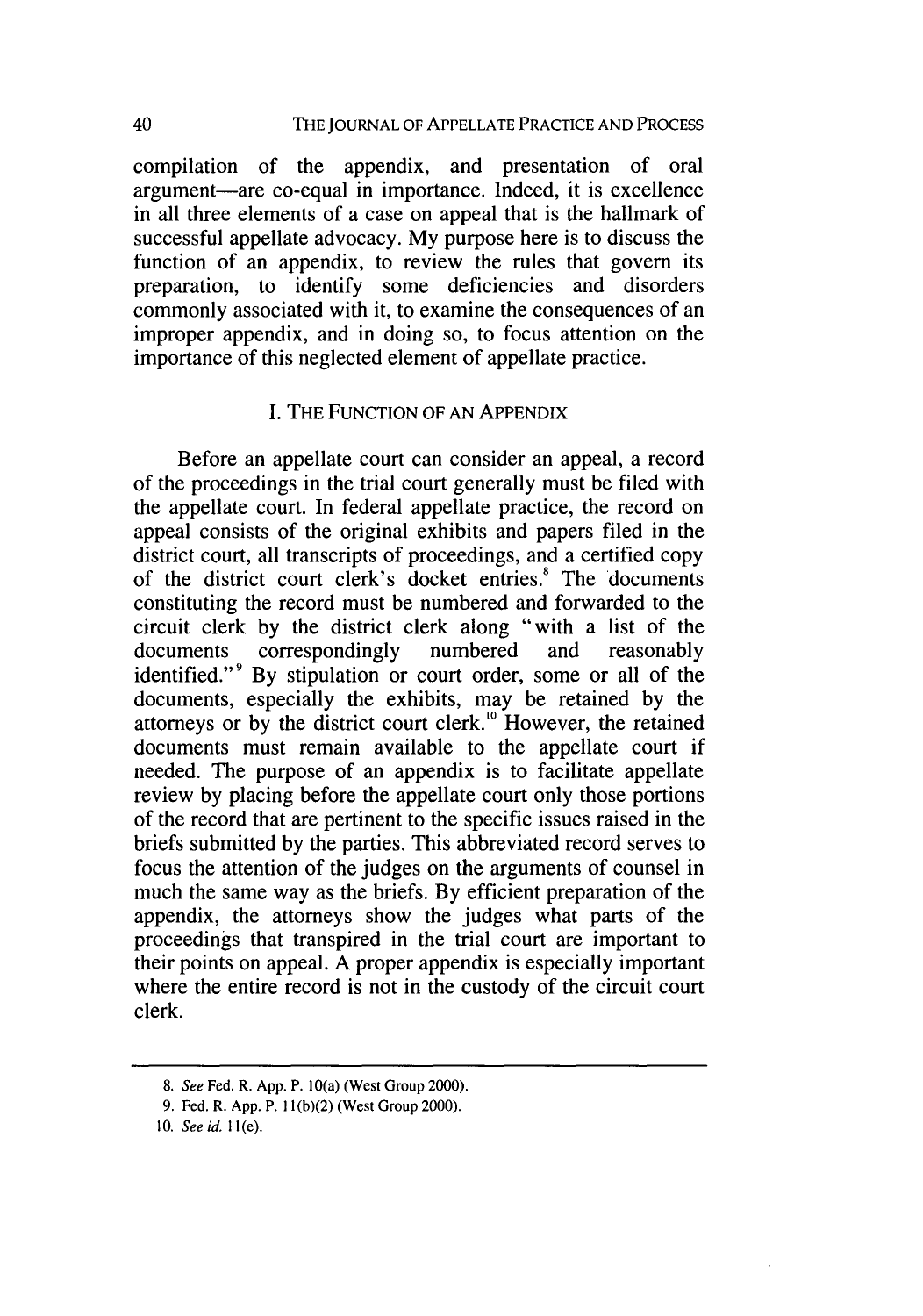#### **II.** THE CONTENTS OF AN APPENDIX

The Federal Rules of Appellate Procedure impose upon the appellant the obligation to prepare and file an appendix to the briefs.<sup>11</sup> The contents of the appendix are itemized as follows:

(A) the relevant docket entries in the proceeding below;

(B) the relevant portions of the pleadings, charge, findings, or opinion;

(C) the judgment, order, or decision in question; and

(D) other parts of the record to which the parties wish to direct the court's attention.<sup>12</sup>

This provision of the rules is simple enough, and it obviously provides for a great deal of discretion on the part of the attorneys who are to prepare the appendix. Unfortunately, that discretion is often abused, to the great detriment of the attorney who attempts to make a point in his brief or in his oral argument that finds no support in the appendix. Such an omission causes the judge to scurry back to the full record to look for the material omitted from the appendix. Sometimes, the judge discovers the material quickly and sometimes not. In neither case is the judge satisfied with the conduct of counsel.

On a number of occasions, I have found such basic items as pleadings and intermediate orders missing from the appendix. I have found appendices in which summary judgment motion papers, or some of them, were missing. I have seen materials that apparently were randomly inserted in the appendix as well as items that were unidentified. In one case presented for review, I found the partial transcripts of two trials in the appendix but no indication where one began and the other left off. On occasion, I have been constrained to track down an indictment or other charging instrument that has been omitted from the appendix in a criminal appeal.

Solving the problem of missing materials is timeconsuming, as well as annoying. In the circuit in which I serve, the original record remains with the clerk of the district court, and it is transmitted to a judge of the court of appeals only on

*<sup>11.</sup>* See Fed. R. App. P. 30(a)(1) (West Group 2000).

<sup>12.</sup> Id.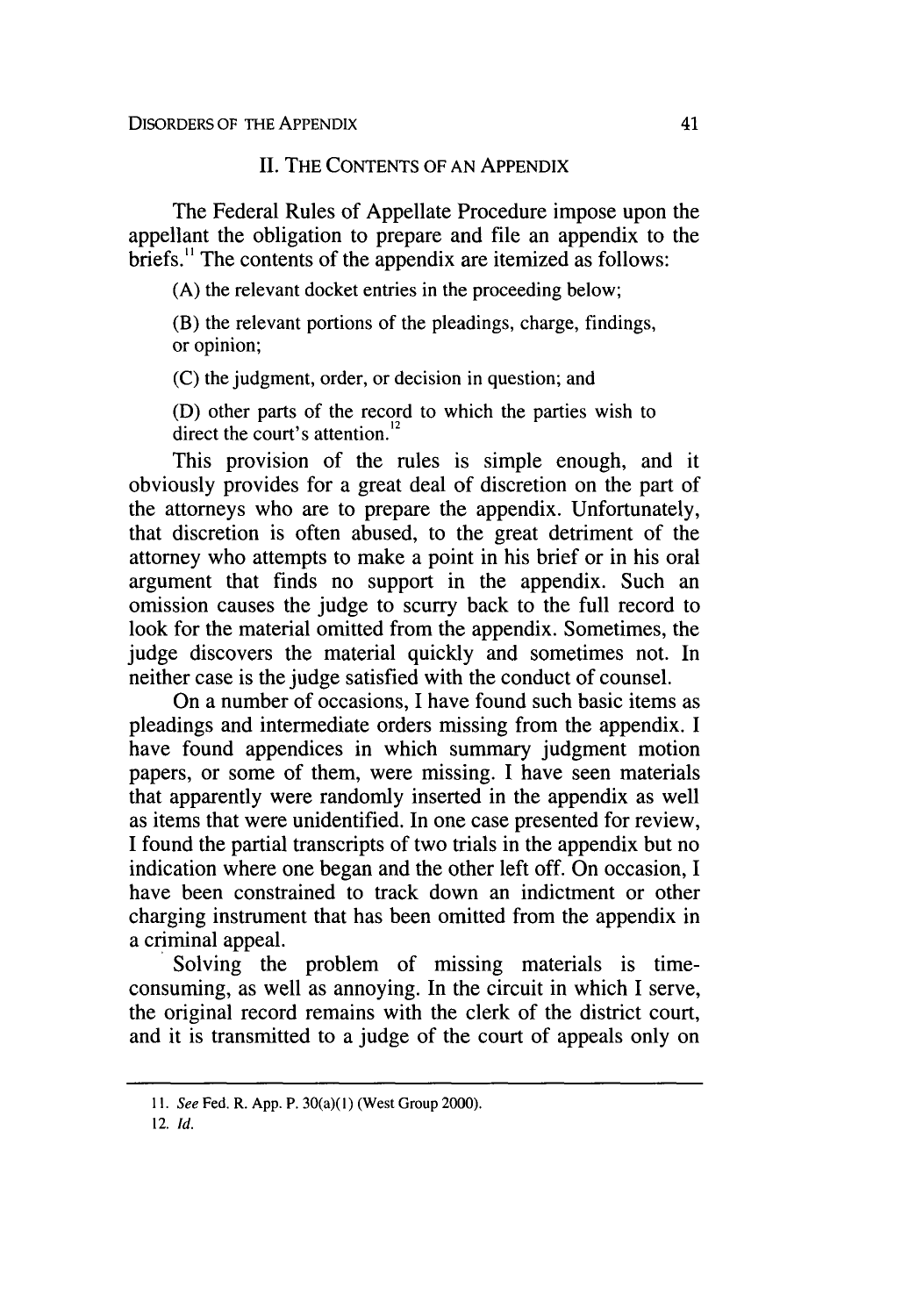request through our own circuit court clerk. The delay does not sit well with the judge assigned to draft the opinion or with the other judges on the panel, for that matter. And what item is most often included that should not be included? It is the Memorandum of Law that is filed in the district court, and that the rules specifically exclude from inclusion in the appendix.<sup>13</sup>

Many federal courts of appeals have established rules requiring additional materials to be included in an appendix. Our local rule in the Second Circuit Court of Appeals requires that the Notice of Appeal be included.<sup>14</sup> The Notice of Appeal is an important item in any appeal. The Notice of Appeal needs to specify whether part or all of the judgment is being appealed from<sup>15</sup> and must also specify the parties taking the appeal.<sup>16</sup> Without a proper and timely Notice of Appeal, the appellate court has no jurisdiction. We are very particular about verifying our jurisdiction, and it is not unusual for us to find a lack of jurisdiction that counsel has failed (purposely or not) to bring to our attention.<sup>17</sup> So, what is often missing from the appendix in our court? The Notice of Appeal, of course.

Reported cases detailing the difficulties posed by underinclusive appendices abound. In a case before my court, *United States v. Urena,'8* the issue presented was whether the attorneys representing the defendants should be permitted to withdraw from representation of their clients pursuant to *Anders v. California.9* The panel, in preliminarily denying permission to withdraw, noted that both attorneys had "not even included the sentencing transcripts in the appendices" and that one of the attorneys had "not included his client's plea agreement."<sup>20</sup> These materials were obviously necessary for the determination of the application. In *United States v. Tom,"* the court noted the

18. 23 F.3d 707 (2d Cir. 1994).

<sup>13.</sup> *See id.* 30(a)(2); *see also* Aquascutum of London, Inc. v. S.S. American Champion, 426 F.2d 205, 213 n. 6 (2d Cir. 1970) (denying costs, in part because of inclusion of memoranda of law and other unnecessary matter).

<sup>14.</sup> See 2d Cir. R. 30(d) (West Group 2000).

<sup>15.</sup> See Fed. R. App. P. 3(c)(1)(B) (West Group 2000).

<sup>16.</sup> *See* id. 3(c)(I)(A).

<sup>17.</sup> See e.g. Kahn v. Chase Manhattan Bank, N.A., 91 F.3d 385, 387 (2d Cir. 1996).

<sup>19. 386</sup> U.S. 738 (1967).

<sup>20.</sup> Urena, 23 F.3d at 708.

<sup>21. 787</sup> F.2d 65 (2d Cir. 1986).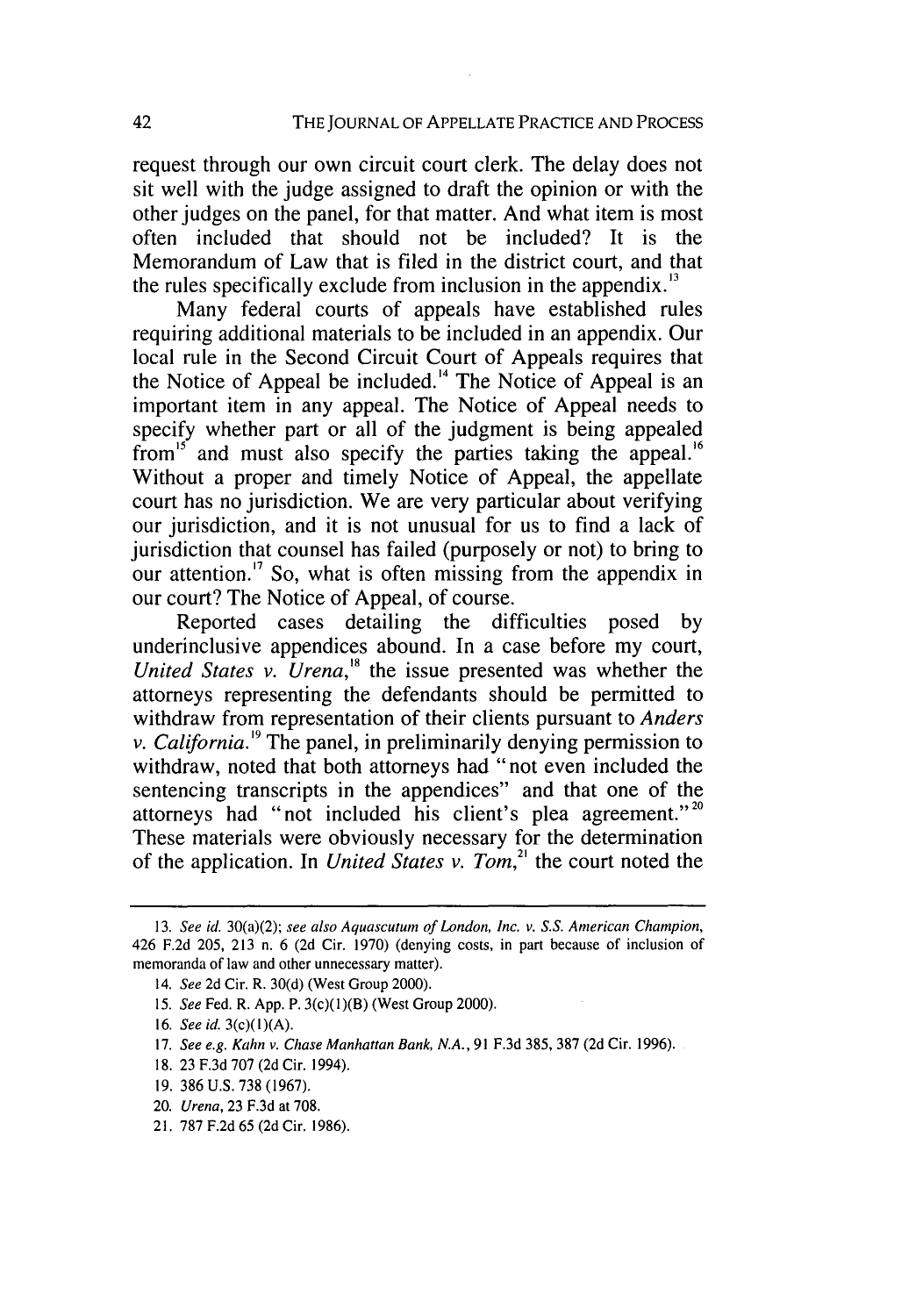omission of the relevant docket entries as well as the indictment.<sup>22</sup> In a Fourth Circuit case, *United States v. Banks*,<sup>23</sup> the appendix was characterized as "skimpy" and "wholly inadequate to permit the evidentiary assessment required by the critical sufficiency issues raised by appellants." $24$ 

In *United States v. Friedman*,<sup>3</sup> the court, faced with the issue of whether the prosecutor's summation warranted reversal of conviction, "fault[ed] both sides for neglecting to include in the joint appendix the pages of the trial transcript containing the summations."<sup>26</sup> The following plea for an understanding of the importance of a joint appendix preceded a detailed review of the rules governing the preparation and filing of appendices:

We take this opportunity to remind the bar of the vital function of the joint appendix in the consideration of appeals heard by this Court. Most of the judges of this Court maintain their permanent chambers outside of New York City. For them, the single copy of the trial transcript filed with the Clerk's office at Foley Square is not readily available for inspection before or after their attendance in New York City to hear argument. The bar has come to expect that the judges of this Court will attend argument fully informed about the appeal. The joint appendix, available to all members of the panel at their resident chambers, provides the basis for thorough pre-argument preparation and for further study of the issues as an opinion is being written and considered by the panel.<sup>27</sup>

Rule 30(e) of the Federal Rules of Appellate Procedure, entitled "Reproduction of Exhibits," provides that "[e]xhibits designated for inclusion in the appendix may be reproduced in a volume, or volumes, suitably indexed."28 Our local rules require that the index for such a separate volume "shall include a description of the exhibit sufficient to inform the court of its nature; designation merely by exhibit number or letter is not a

25. 909 F.2d 705 (2d Cir. 1990).

28. Fed. R. App. P. 30(e) (West Group 2000).

<sup>22.</sup> *See id.* at 67 n. 2.

<sup>23. 10</sup> F.3d 1044 (4th Cir. 1993).

<sup>24.</sup> **Id.** at 1050 n. **1.**

<sup>26.</sup> *Id.* at 708.

<sup>27.</sup> *Id.*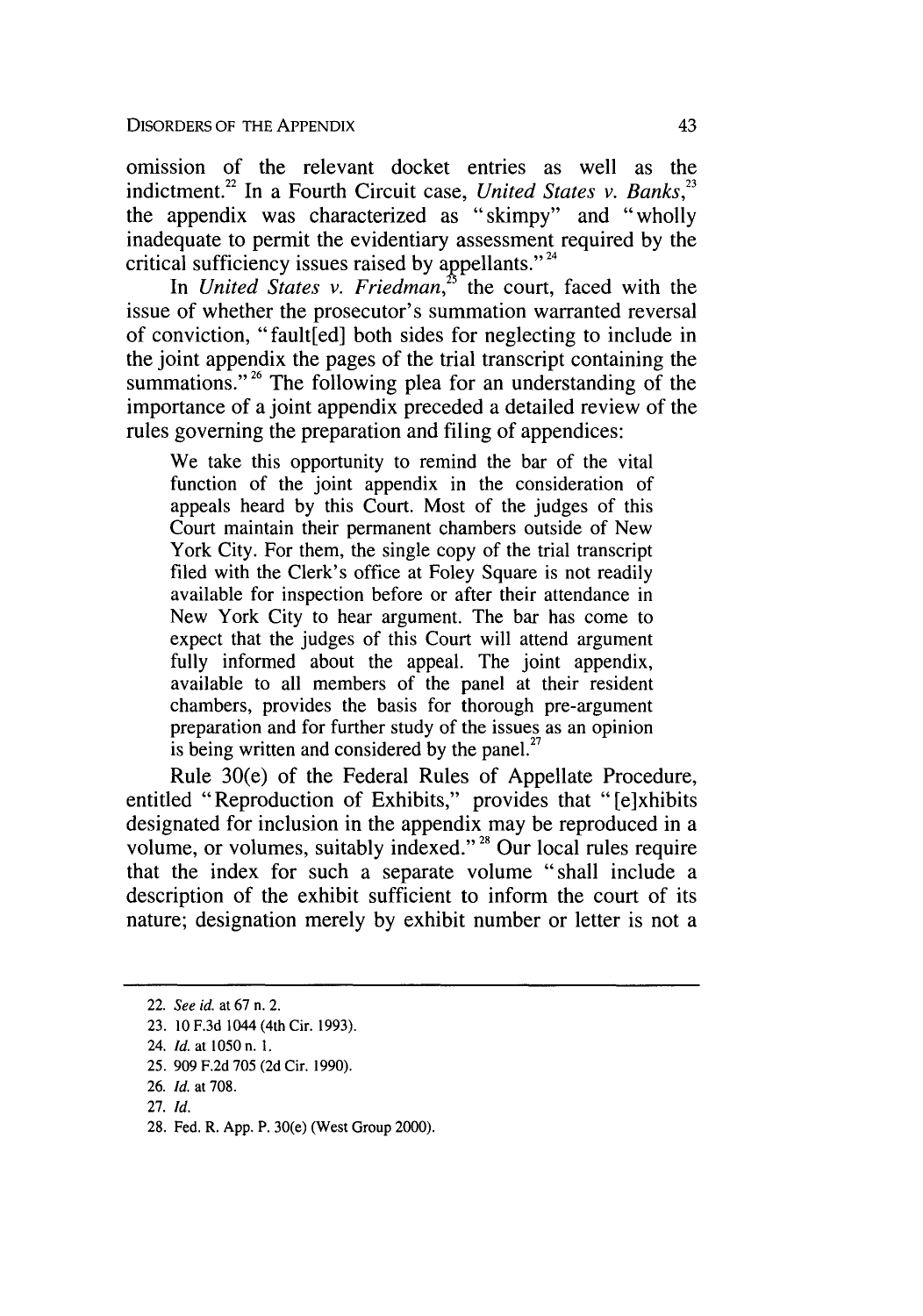suitable index." $2^9$  This direction is simple enough, and it should be followed even in the absence of a local rule. Yet, we continue to receive separate volumes containing multiple exhibits designated only by letter or number. Compliance with local rules is essential, and no competent appellate attorney will ignore them.

There are some circuits that require specific excerpts of the record in lieu of the appendix prescribed by the Federal Rules, and the contents of these excerpts vary widely.<sup>30</sup> In the Second Circuit, the appendix is dispensed with altogether as to appeals in forma pauperis under the Social Security Act and those taken pursuant to the Criminal Justice Act.<sup>31</sup> In those types of cases, appeals are heard on the original record, and the court must be provided with

five clearly legible copies of the reporter's transcript or of so much thereof as the appellant desires the court to read (or in the case of social security decisions, of the administrative records), and both parties in their briefs shall direct the court's attention to the portions of the transcript or administrative record deemed relevant to each point."

It is always a good idea to consult the local rules for dispensing with the appendix and other matters relating to appropriate presentation of the record.<sup>33</sup>

The foregoing rule of course deals with transcripts in cases where an appendix is not required. It is also germane in cases where the appendix is required, for it points out the necessity of coordinating the brief and the portion of the record included in the appendix. It is, after all, the brief's appendix that must contain the "parts of the record to which the parties wish to direct the court's attention."<sup>34</sup> Actually, the appendix and the brief must work together to "direct the court's attention." Indeed, the brief must include citations to the appropriate pages

<sup>29. 2</sup>d Cir. R. 30(c) (West Group 2000); *see also Sands v. Runyan,* 28 F.3d 1323, 1332 n. 2 (2d Cir. 1994) (noting the identification of exhibits only by number and consequent non-compliance with Rule 30(c)).

<sup>30.</sup> *See Federal Procedure, Lawyers Edition* vol. 2A, § 3:600 (Lawyers Coop. Publg. 1994).

<sup>31.</sup> *See* 2d Cir. R. 30(b) (West Group 2000).

<sup>32.</sup> *Id.*

<sup>33.</sup> *See* 5 Am. Jur. 2d *Appellate Review §* 524 (1995).

<sup>34.</sup> Fed. R. App. P. 30(a)(1)(D) (West Group 2000).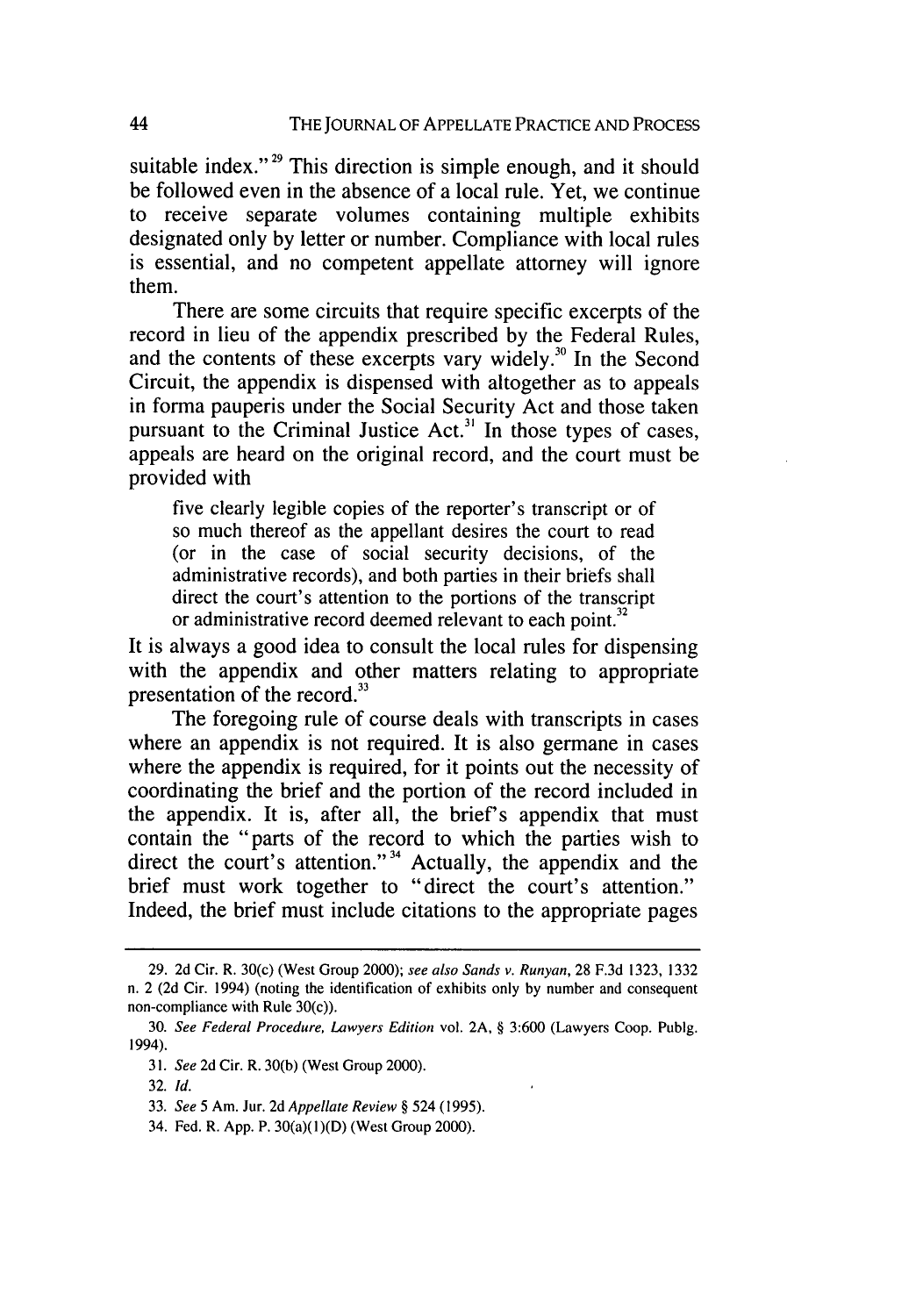in the appendix when referring "to the parts of the record contained in the appendix."<sup>35</sup> Specific provision is made for reference to evidence whose admissibility is in question. In such cases the pages of the appendix (or transcript) *must* be cited."

An underinclusive appendix is probably worse than an overinclusive appendix, provided of course that the latter is properly formatted. $37$  As previously noted, references in briefs to materials not included in the appendix cause no end of problems, the principal one being a waste of time. Often, the omitted materials have a critical bearing upon the issues with which the appellate judges are concerned.<sup>38</sup> Counsel blithely go forward with their written and oral arguments without a clue that the appendix is barren of the material to which they refer. Here is an example: In an argument of a case before a panel of which I was a member, counsel discussed whether certain evidence should have been admitted under the residual exception to the hearsay rule. Under that rule, hearsay not otherwise admissible may be received in evidence, in the interest of justice, if it meets certain criteria *and* if the particulars of the evidence were made known to the opposing party in advance of trial. $3<sup>9</sup>$  The problem was that the letter relied upon to provide the requisite notice in advance of trial was missing from the appendix.

An overinclusive appendix also is unacceptable and can bring forth the wrath of an appellate court.<sup>40</sup> Some courts are so concerned about the problems caused by overinclusion that they have adopted specific rules designed to foreclose it. For example, the Fourth Circuit rules specifically allow for the imposition of "sanctions against attorneys who unreasonably and vexatiously... inclu[de] unnecessary material in the appendix."<sup>41</sup> Such sanctions may be imposed by the court sua

<sup>35.</sup> Fed. R. App. P. 28(e) (West Group 2000).

<sup>36.</sup> *See* id.

<sup>37.</sup> For the specifics of formatting an appendix, see Part III, *infra.*

<sup>38.</sup> *See e.g. Teitelbaum v. Curtis Publg. Co.,* 314 F.2d 94, 96 (7th Cir. 1963) (stating that "[i]n the absence of an adequate appendix" the court would "refuse to search the record **...** in order to find whether plaintiff [was] entitled to a reversal").

<sup>39.</sup> *See* Fed. R. Evid. 807 (West Group 2000).

<sup>40.</sup> *See* Michael E. Tigar & Jane B. Tigar, *Federal Appeals Jurisdiction and Practice* § 7.02 (3d ed., West Group 1999) (referring to Fed. R. App. P. 30(b)(2)).

*<sup>41.</sup> See* 4th Cir. R. 30(a) (West Group 2000).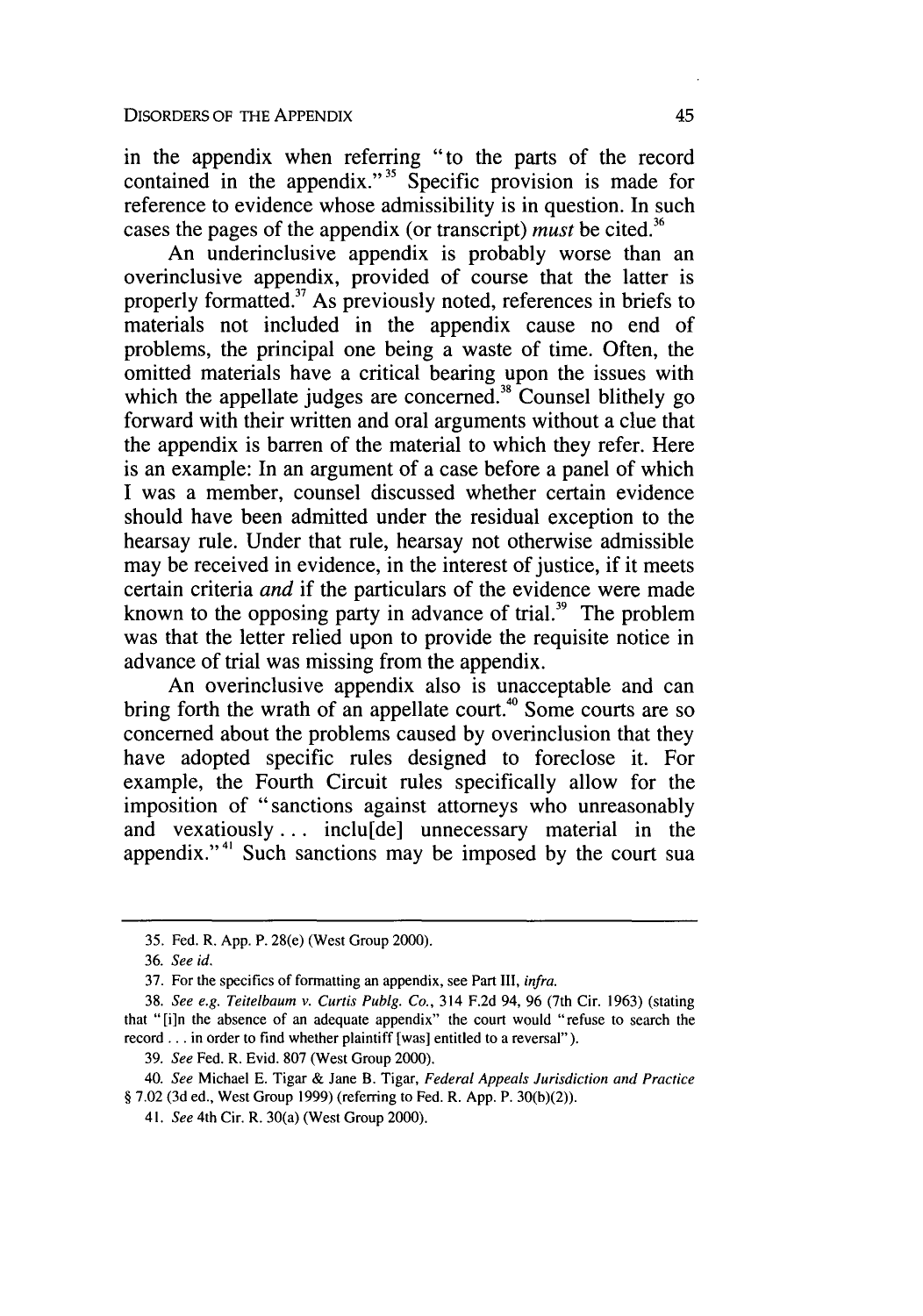sponte or upon motion of any party.<sup>42</sup> The Fourth Circuit rule makes it clear that the only parts of the record to be included are those that are "vital to the understanding of the basic issues on appeal."43 Familiarity and compliance with local rules governing the preparation of the appendix will help to avoid the offense of overinclusion. Indeed, familiarity and compliance with local rules will avoid many other disorders of the appendix as well. No competent appellate attorney will undertake the preparation of an appendix without a review of all the court rules governing contents and form of the appendix. My own experience with overinclusive briefs makes me wish that the Second Circuit had a rule similar to the Fourth Circuit rule regarding the inclusion of unnecessary material. There are, however, other ways to deal with that problem.

The court may invoke the procedures allowing the imposition of disciplinary sanctions upon appellate counsel who fail to comply with the rules governing appellate practice.<sup>44</sup> The court may also use the statutory provision for the assessment of excess costs, expenses and fees upon any counsel who "multiplies the proceedings in any case unreasonably and vexatiously" to correct the problem.<sup>45</sup>

The responsibility for the preparation of the appendix lies with the appellant, at least in the first instance. The appellant must compile the appendix and make sure to comply with the contents requirement.<sup>46</sup> However, "[t]he parties are encouraged to agree on the contents of the appendix," $47$  to the end that all necessary portions of the record are before the court. There would seem to be no reason for any disagreement as to what an appendix should contain. Since some "Rambo" litigators (wrongfully) perceive that it is their duty to disagree about everything, the Federal Rules establish a procedure for determining the contents of an appendix in the absence of the preferred agreement of counsel.

<sup>42.</sup> See id.

<sup>43.</sup> Id. 30(b).

<sup>44.</sup> See Fed. R. App. P. 46(c) (West Group 2000).

<sup>45. 28</sup> U.S.C. § 1927 (1994).

<sup>46.</sup> See Fed. R. App. P. 30(a)(I) (West Group 2000).

<sup>47.</sup> Id. 30(b)(I).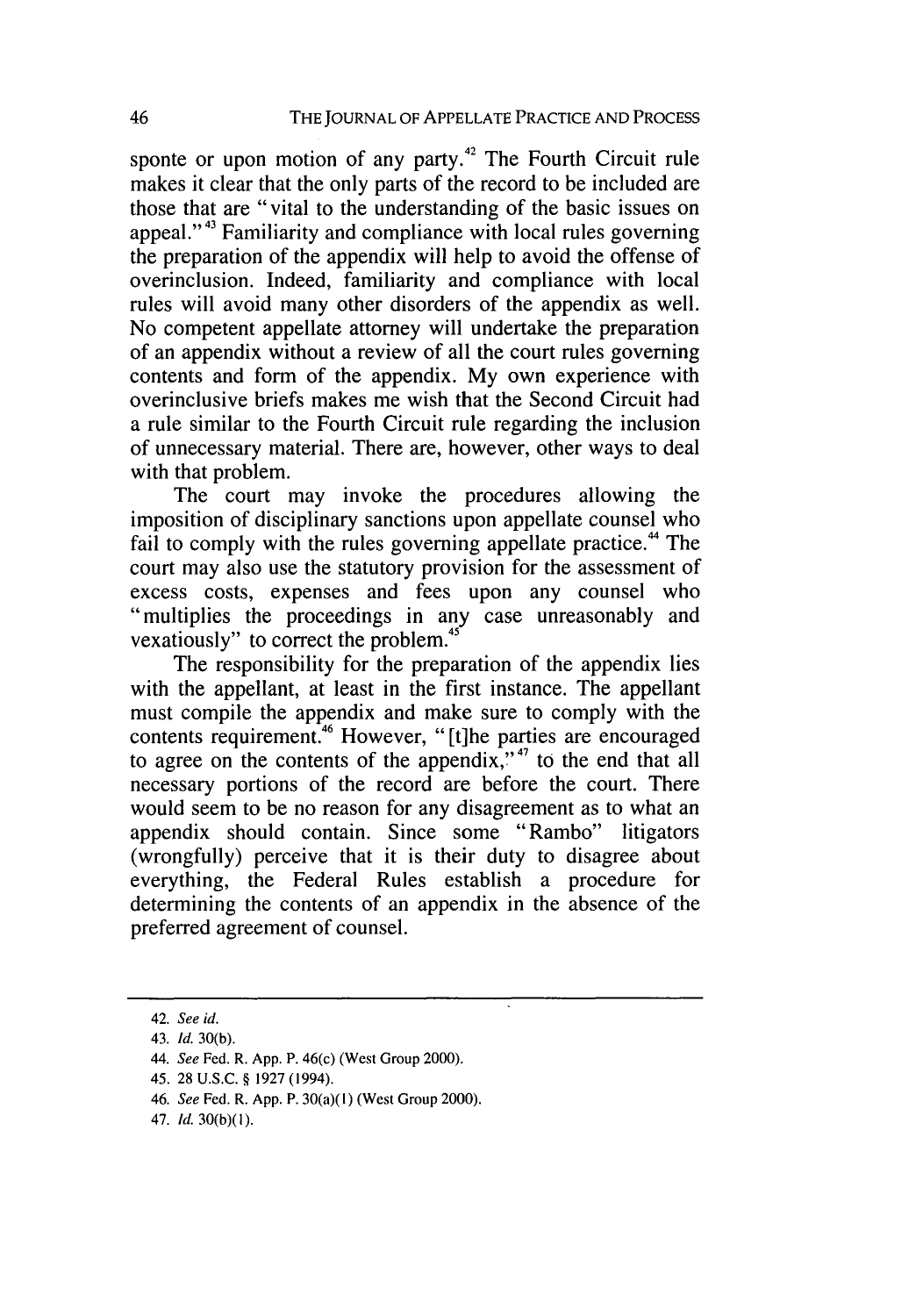First, the appellant is to serve on the appellee, within ten days of the filing of the record, "a designation of the parts of the record the appellant intends to include in the appendix and a statement of the issues the appellant intends to present for review."<sup>48</sup> The appellee is given ten days after receipt to "serve" on the appellant the designation of additional parts [of the record] to which it wishes to direct the court's attention."<sup>49</sup> Although the appellant has no choice but to include the additional parts, the Federal Rules caution the parties not to engage in "unnecessary designation." **<sup>50</sup>**

Despite the provisions regarding designation, we often see two separate appendices filed in the case—one by appellant and one by appellee. Aside from there being no such thing as a separate appendix for each party provided by the rules, the judges become cross when they have to skip from one appendix to another. They may as well have reference to the original record, for two appendices certainly do not accomplish the purpose of facilitating appellate review. More than thirty years ago, a panel of the court on which I serve condemned the filing of a separate appendix by each party. Noting the requirement for the filing of a single appendix, the court stated:

The parties chose instead to file an appellants' appendix and an appellee's appendix. Thus, in order to consider a given witness' testimony in this highly technical case, it was necessary for us to jump from one appendix to the other. The rule requiring a single appendix was adopted to facilitate our task of judicial review.

The facilitation of judicial review seems far from the minds of many appellate attorneys as they go about the work of assembling appendices. The rules do provide for the situation where an appellant, who is responsible for the cost of the appendix in the first instance, considers unnecessary the additional record parts designated by the appellee. In that situation, the appellant is authorized to notify the appellee, who then must advance the costs of including the additional parts.<sup>52</sup>

52. *See* Fed. R. **App.** P. **30(b)(2)** (West Group 2000).

<sup>48.</sup> **Id.**

<sup>49.</sup> **Id.**

<sup>50.</sup> **Id.**

**<sup>51.</sup>** *Braniff Airways, Inc. v.* Curtiss-Wright Corp., 411 F.2d 451, 455 (2d Cir. 1969).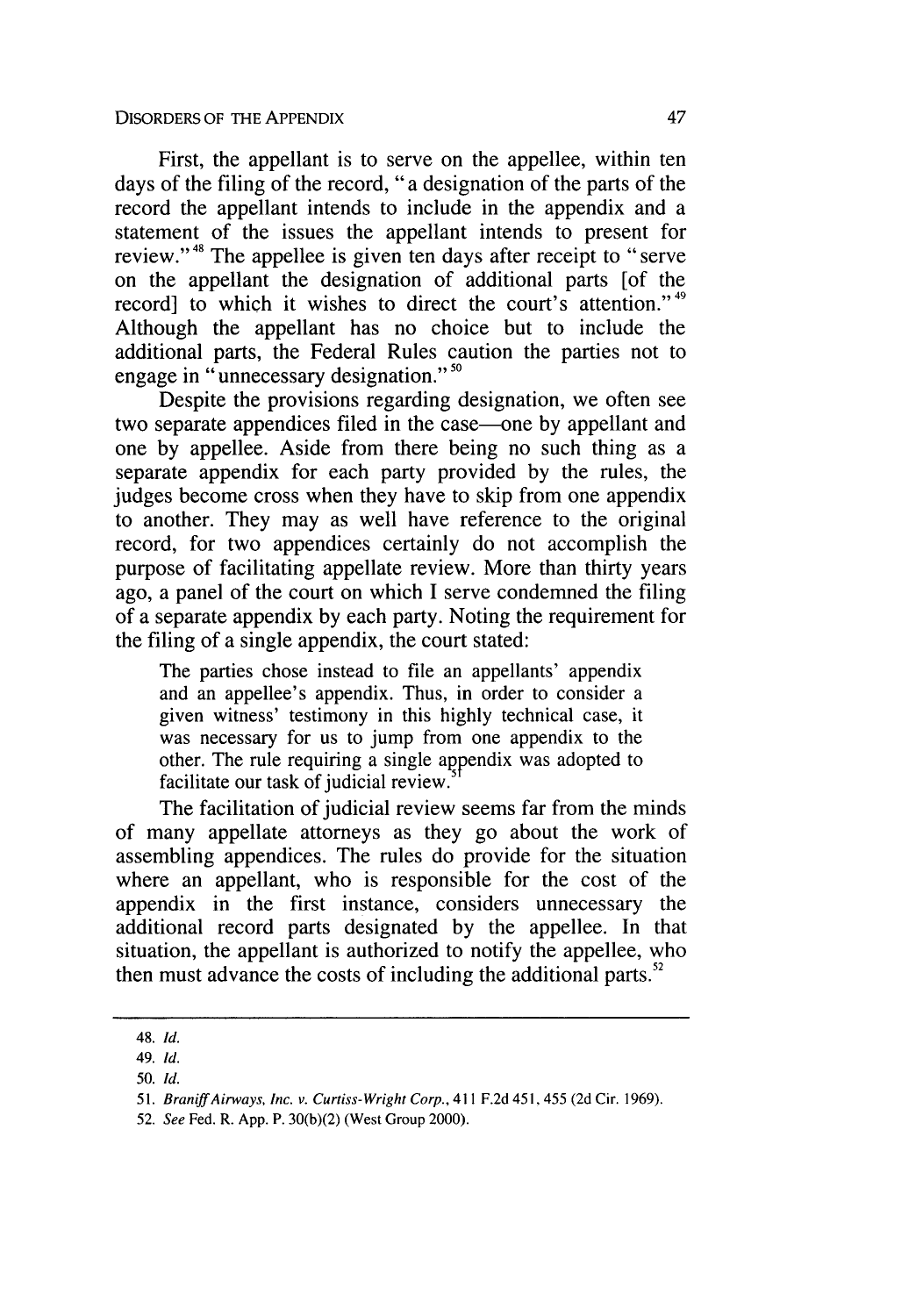**THE JOURNAL OF APPELLATE PRACTICE AND PROCESS**

The court's power to allocate the cost of an appendix serves as a brake on the inclusion of unnecessary materials. While the cost of the appendix is taxable to the loser, the court may impose the costs of unnecessary parts of the record included in the appendix upon the party who causes the inclusion of those parts.<sup>53</sup> The real sword of Damocles that discourages the inclusion of unnecessary material is the provision requiring circuits to promulgate rules for "sanctions against attorneys who unreasonably and vexatiously increase litigation costs by including unnecessary material in the appendix." <sup>54</sup>

#### III. THE FORMAT **AND APPEARANCE** OF **AN APPENDIX**

The format of the appendix is dictated by the applicable rules of appellate procedure, including local rules in the various circuits. In federal practice, "[t]he appendix must begin with a table of contents identifying the page at which each part begins."<sup>55</sup> The relevant docket entries come next, followed by the other parts of the record in chronological order.<sup>56</sup> When an appendix includes any pages from the transcript of proceedings, the brief writer should provide the transcript page numbers, in brackets, immediately before the included pages. $\frac{5}{2}$  Omissions in the transcript or in other included papers are to be noted by asterisks.<sup>58</sup> The appendix should omit formal matters immaterial to the case on appeal, including such items as acknowledgments and captions.<sup>59</sup> The items to be omitted are specified in the vain hope that the appendix will be no larger than necessary to assist the judges in resolving the issues presented on appeal. The hope is a vain one because almost every appendix is cluttered with unnecessary and immaterial formal matters that should be omitted.

Counsel should pay close attention to all the rules governing the physical appearance of the appendix. The Federal

- **58.** *See* id.
- 59. *See id.*

**<sup>53.</sup>** Id.

<sup>54.</sup> Id.

<sup>55.</sup> Fed. R. App. P. 30(d) (West Group 2000).

<sup>56.</sup> *See id.*

<sup>57.</sup> *See id.*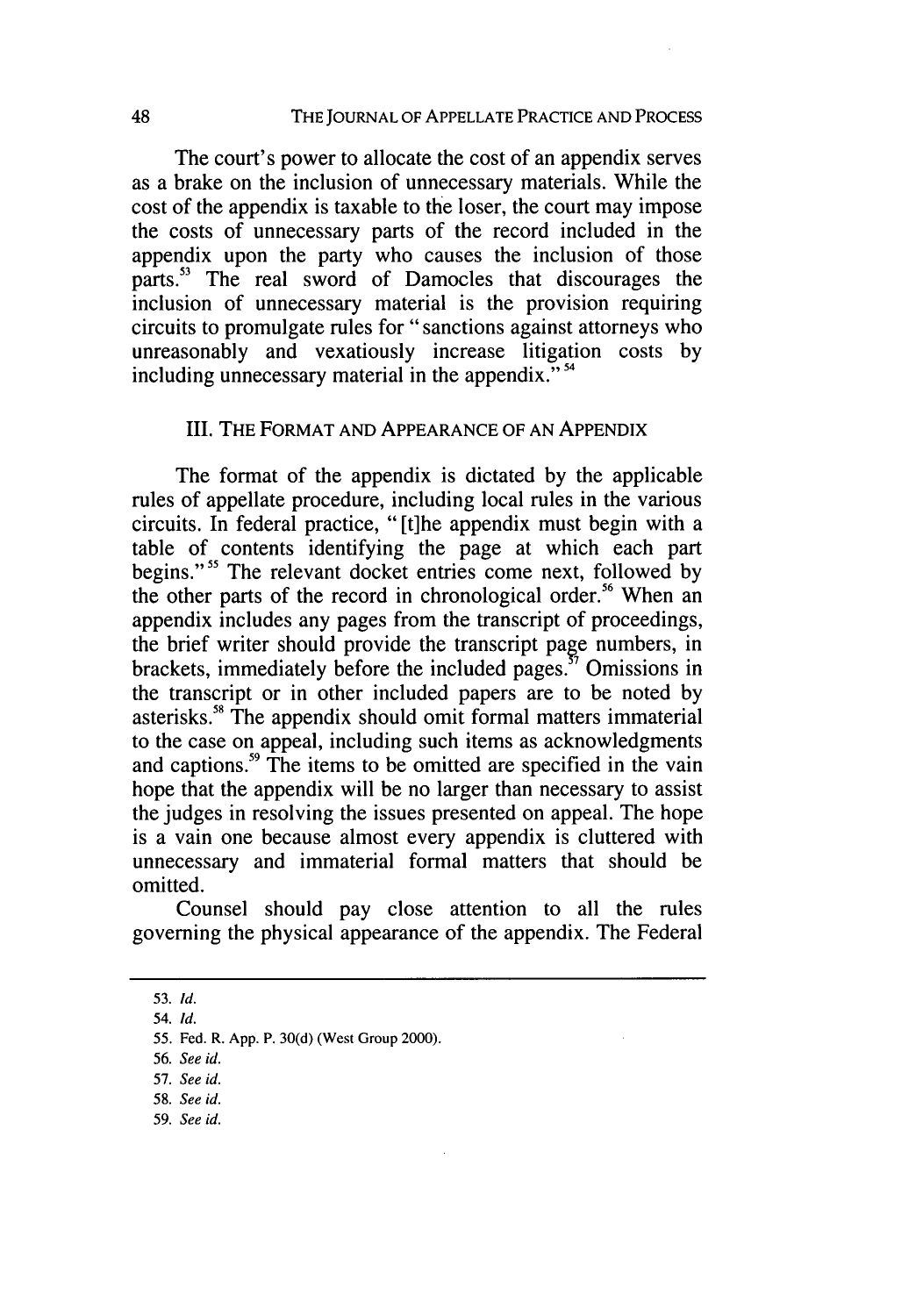Rules of Appellate Procedure refer to the rules governing the appearance of briefs for such matters as reproduction, binding, paper size, line spacing and margins<sup>60</sup> except that "[t]he cover of  $\alpha$  separately bound appendix must be white."<sup>61</sup> Interim local rules recently adopted by the Second Circuit Court of Appeals require "[s]equentially numbered pages beginning with A-1,"<sup>62</sup> "[a] detailed index referring to the sequential page numbers"<sup>63</sup> and one-inch-high type for the docket number printed on the appendix cover. $64$  These rules already have been honored in the breach. The Federal Rules allow the inclusion of "legible photocop[ies]" of any documents or decisions<sup>65</sup> and an appendix of a size other than 8-1/2 by 11 inches "to facilitate inclusion of odd-sized document such as technical drawings."<sup>66</sup> The interim local rules allow printing on both sides of an appendix page,  $67$ the employment of tabs in addition to sequential page numbering to identify documents,<sup>68</sup> and the use of the minuscript form of transcripts.<sup> $\omega$ </sup> Minuscript allows the printing of as many as four pages of transcript on one page of the appendix. This method greatly reduces the size of the print in the interest of a more compact appendix. For me, it is too hard on the eyes, and fortunately, I have not been subjected to it very frequently.

A frequently encountered problem is the appendix that is so poorly bound that it falls apart. An appendix whose pages become scattered all over the judge's desk as the binding falls apart loses its efficacy. And while the rules require that there be a single appendix, there is nothing that says the appendix cannot be in two volumes. Sometimes there are so many papers that three or more volumes of a joint appendix are required. No matter how many pages there are per volume, a careful lawyer sees that each volume presented to the court is bound properly. In an unpublished opinion dealing with an Age Discrimination

- **66.** *Id.* **32(b)(3).**
- **67.** See **2d** Cir. (Interim) R. **32(b)(2)(A).**
- **68.** See id. **32(b)(2)(B).**
- **69.** *See id.* **32(b)(2)(C).**

<sup>60.</sup> *See* Fed. R. App. P. 32(b) (West Group 2000).

<sup>61.</sup> *See id.* 32 (b)(1).

<sup>62. 2</sup>d Cir. (Interim) R. 32(b)(I)(A).

<sup>63.</sup> *Id.* **32 (b)(l)(B).**

<sup>64.</sup> See id. **32** (c).

**<sup>65.</sup>** Fed. R. **App.** P. **32(b)(2).**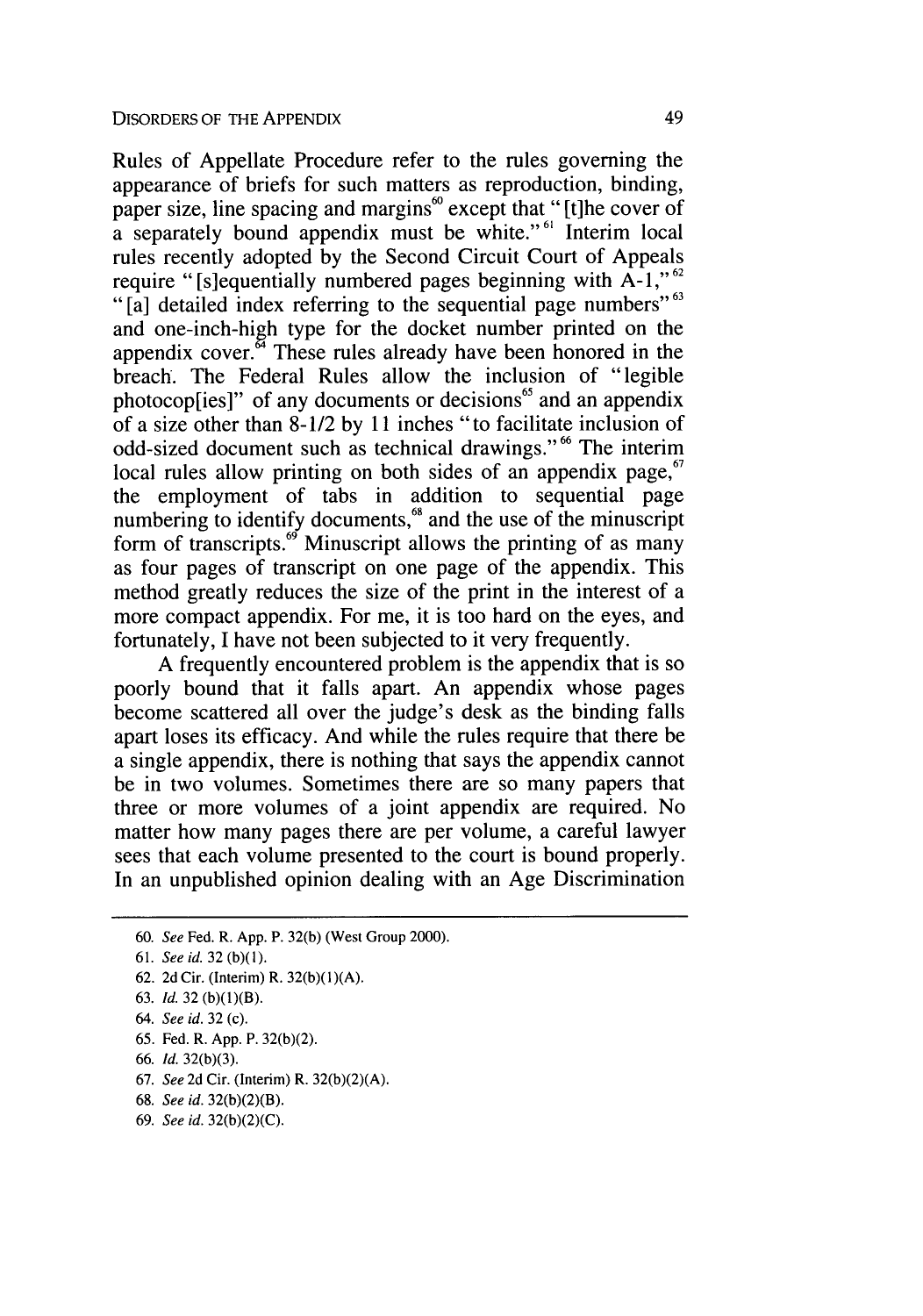in Employment claim, the Fourth Circuit described the appendix submitted as "a mess---too many pages were put in a volume so that the volumes fell apart."<sup>70</sup> In addition, the court found the page numbers "unreadable," and the appendix index "useless," and noted that the appendix contained more than 1,000 pages but "failed to contain the complaint and other crucial portions of the record."<sup> $71$ </sup> The court summed up its view in that case as follows: "In short, the joint appendix was a disaster that utterly failed to comply with the letter or spirit of Fed. R. App. P. 30." $\frac{5}{2}$ All too often are appellate judges confronted with unhelpful appendices that can only be characterized as unmitigated disasters!

Aside from disastrous matters, I insert here a point of personal annoyance. Often, the lower court opinion included in the appendix is a photocopy of the opinion received by counsel from the court. When counsel marks up that opinion by underlinings and comments in the margin, the result is very distracting when counsel's copy is included in the record. I am not the only appellate judge to comment upon this distraction. In Allen v. Seidman,<sup>73</sup> the court noted its displeasure with the appendix copy of the lower court's opinion in which a lawyer for the Department of Justice "had scribbled critical marginalia, such as the word 'WRONG' beside several findings of [the Judge] with which she took particular issue."<sup>74</sup> Characterizing this conduct, which it had observed in other cases, as "indecorous and unprofessional," the court expressed the hope that it would not recur.<sup>75</sup> In the same vein, my preference is that the photocopy of a published opinion, if available (and clean, of course) should be included in the appendix rather than the typewritten opinion received from the lower court.

73. 881 F.2d 375 (7th Cir. 1989).

75. *Id.*

<sup>70.</sup> *Vitello v. J.C. Penney Co.,* 107 F.3d 869 (4th Cir. 1997) (table), 1997 WL 87248, at \*3 n. **I** (Mar. 3, 1977).

<sup>71.</sup> *Id.*

<sup>72.</sup> *Id.*

<sup>74.</sup> *Id.* at 381.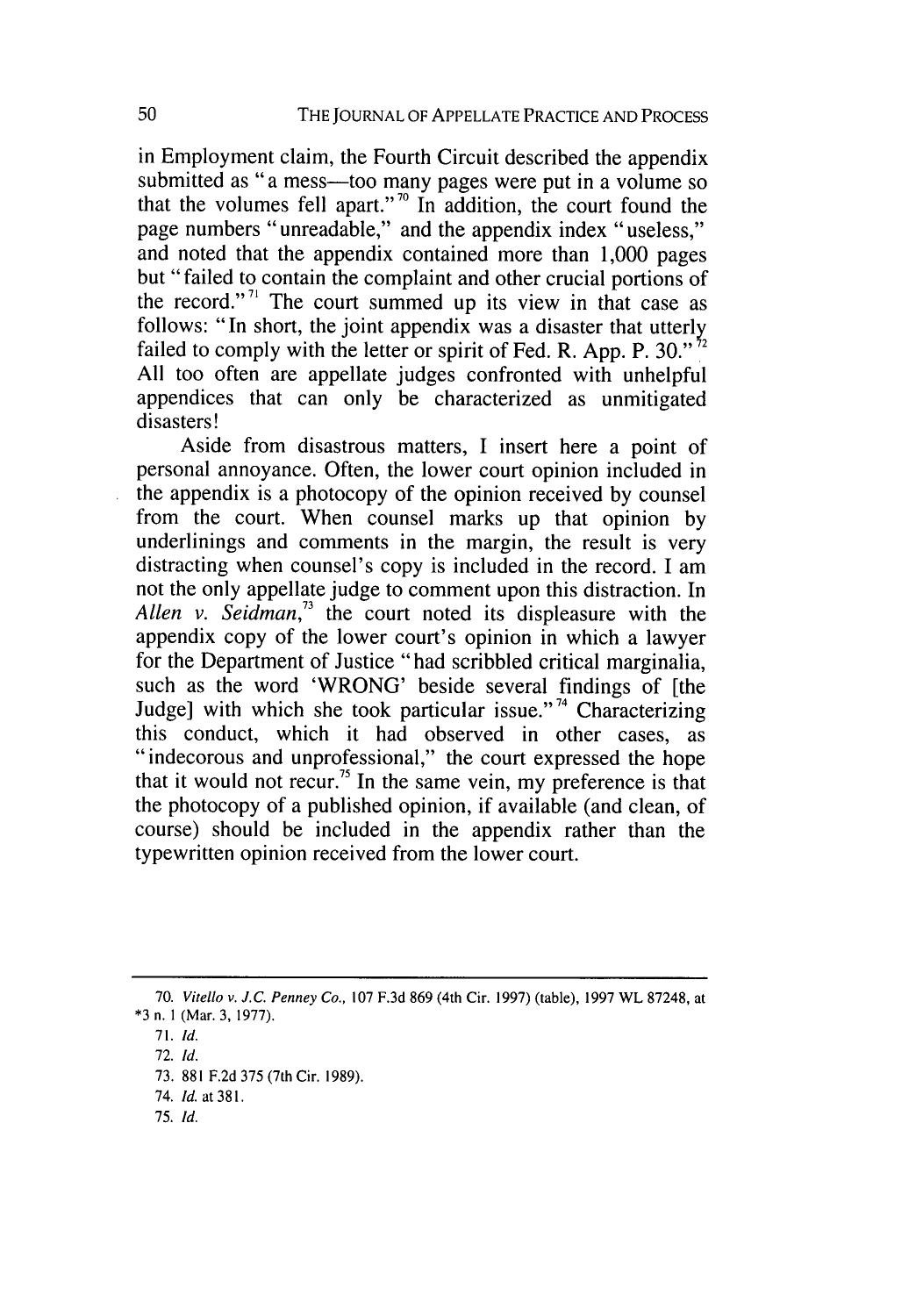#### IV. THE SUPPLEMENTAL APPENDIX

Although it should be avoided if at all possible, it sometimes becomes necessary to file a supplemental appendix. If the procedure for designation of the record is followed, there should be no need for it. However, as is often the case, the failure of counsel to cooperate in the preparation of an appendix often calls for a supplemental appendix to be filed by an attorney who asks for the inclusion of designated material but is refused. Leave should always be sought before a supplemental appendix is filed.

In one case a motion to strike a supplemental appendix (apparently filed without permission) was denied "because the materials in defendants' supplemental appendix merely correct and clarify factual misstatements in plaintiffs' appellate brief."<sup>76</sup> The court's rationale for allowing the supplemental index was grounded in Rule 10(e) of the Federal Rules of Appellate Practice, which actually has reference to the record on appeal rather than the appendix. It allows the appellate court to direct a "supplemental record" in the event that "anything material to either party is omitted from or misstated in the record."<sup>77</sup>

A supplemental appendix should not be confused with the duplicate appendix problem previously described. As noted, the use of a separate appendix by each party has been roundly condemned. In one case a panel of my court was confronted with a situation where "[s]ix counsel submitted appendices in addition to the appendices submitted by the United States and by the public defender for the District of Connecticut, who represented an eighth defendant."<sup>78</sup> This was excessive duplication and obviously caused considerable confusion. The panel warned the bar "that henceforth costs of reproducing appendices in multi-defendant appeals will not be reimbursed to the extent that the same document or the same pages of transcript are reproduced by more than one lawyer."<sup>79</sup> In my view, duplicative appendices should call for sanctions greater than the mere denial of the costs of reproduction of the

79. *Id.*

*<sup>76.</sup> Martinez v. Mafchir,* 35 F.3d 1486, 1487 n. 2 (10th Cir. 1994).

<sup>77.</sup> Fed. R. App. P. 10(e)(2) (West Group 2000).

<sup>78.</sup> *U.S. v. Melendez-Carrion,* 804 F.2d 7, 9 (2d Cir. 1986).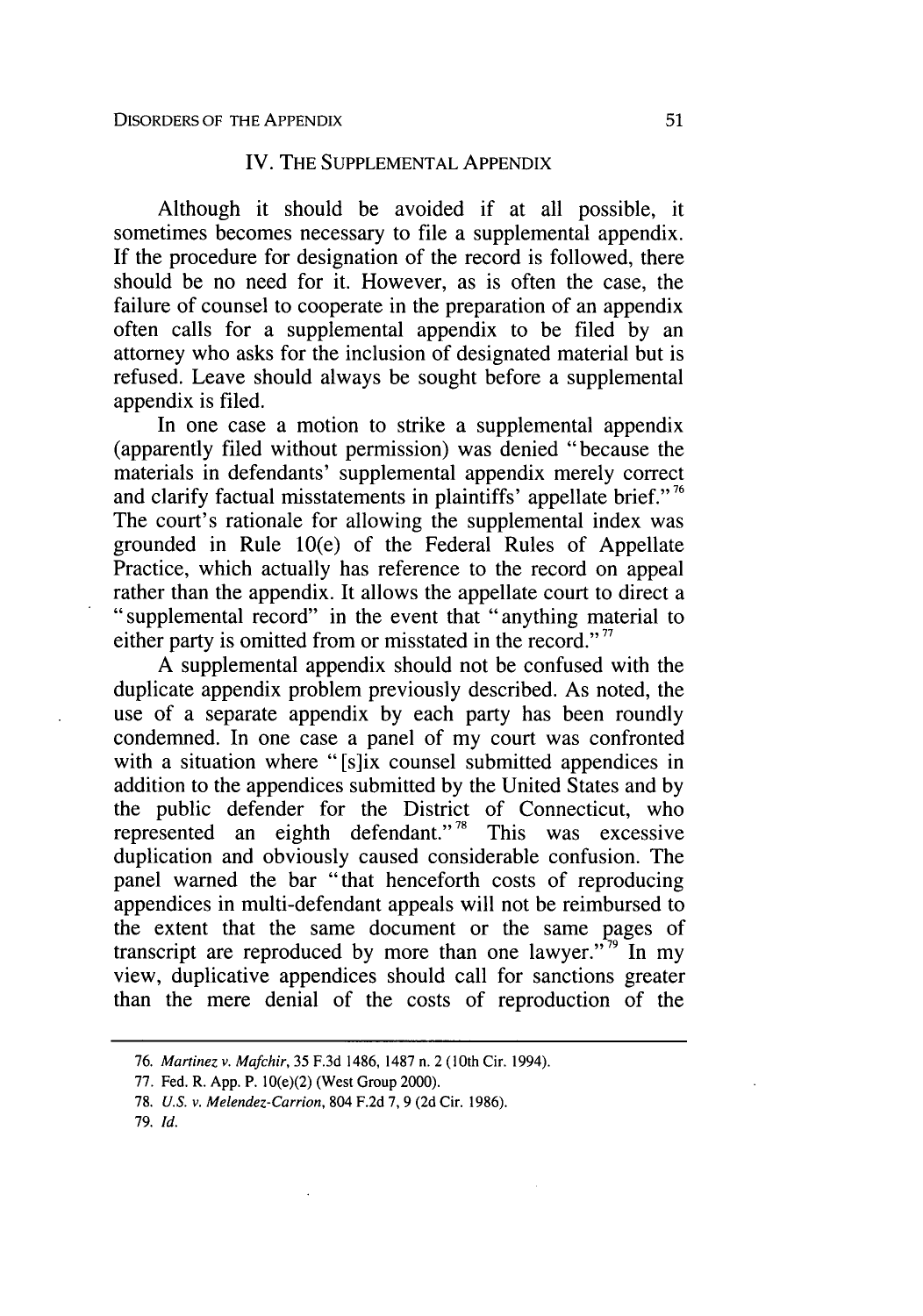duplicative material. The problem of course can be entirely avoided by the preparation of a single joint appendix in accordance with the requirements of the Federal Rules.

#### V. **PENALTIES** FOR THE IMPROPER **APPENDIX**

Courts have not hesitated to impose substantial sanctions as a penalty for improper preparation of an appendix. Costs on appeal have been imposed upon a prevailing party that failed to include a copy of the trial court's opinion and omitted thirteen pages of the appendix, "demonstrating extreme carelessness."<sup>80</sup> The cost of preparing a supplemental appendix has been imposed upon a party whose appendix "did not contain all the materials required **by** court rule and was not properly paginated."<sup>81</sup> An assessment of a sum of money toward the payment of appellees' attorneys' fees was awarded in the case where appellant refused to accommodate a request by appellees to include designated parts of the trial record. $^{62}$  In that case, the attorney was directed not to charge any part of the sanctions against his client.<sup>83</sup> Financial sanctions equal to the defendant's attorneys' fees were imposed against plaintiff's counsel in a case where counsel finally "submitted a joint appendix 11 months after he was given extensive and explicit instructions on how to prepare and file a joint appendix."<sup>84</sup>

Where the appellant at first failed to include parts of the record designated by the appellee but later filed a corrected appendix when ordered to do so by the court, attorneys' fees incurred in the preparation of a successful motion to strike the appendix as originally filed were allowed as sanctions.<sup>85</sup> In a case where the court found the first three volumes of appendices "poorly indexed, not in chronological order, and not consecutively paginated," the court invited and granted a motion to allow the filing of a two-volume supplemental appendix.<sup>86</sup>

<sup>80.</sup> *Ferrero U.S.A., Inc. v. Ozak Trading, Inc.,* 952 F.2d 44, **50** n. 4 (3d Cir. 1991).

<sup>81.</sup> Blue Pearl Music Corp. *v.* Bradford, 728 F.2d 603, 607 n. 7 (3d Cir. 1984).

<sup>82.</sup> Matthews v. Freedman, 882 F.2d 83, 85-86 (3d Cir. 1989).

<sup>83.</sup> See id. at 86.

<sup>84.</sup> Julien *v.* Zeringue, 864 F.2d 1572, 1576 (Fed. Cir. 1989).

<sup>85.</sup> See Hartleip v. McNeilab, Inc., 83 F.3d 767, 779 (6th Cir. 1996).

<sup>86.</sup> Credit Francais Intl., S.A. v. Bio-Vita, Ltd., 78 F.3d 698, 700 (1st Cir. 1996).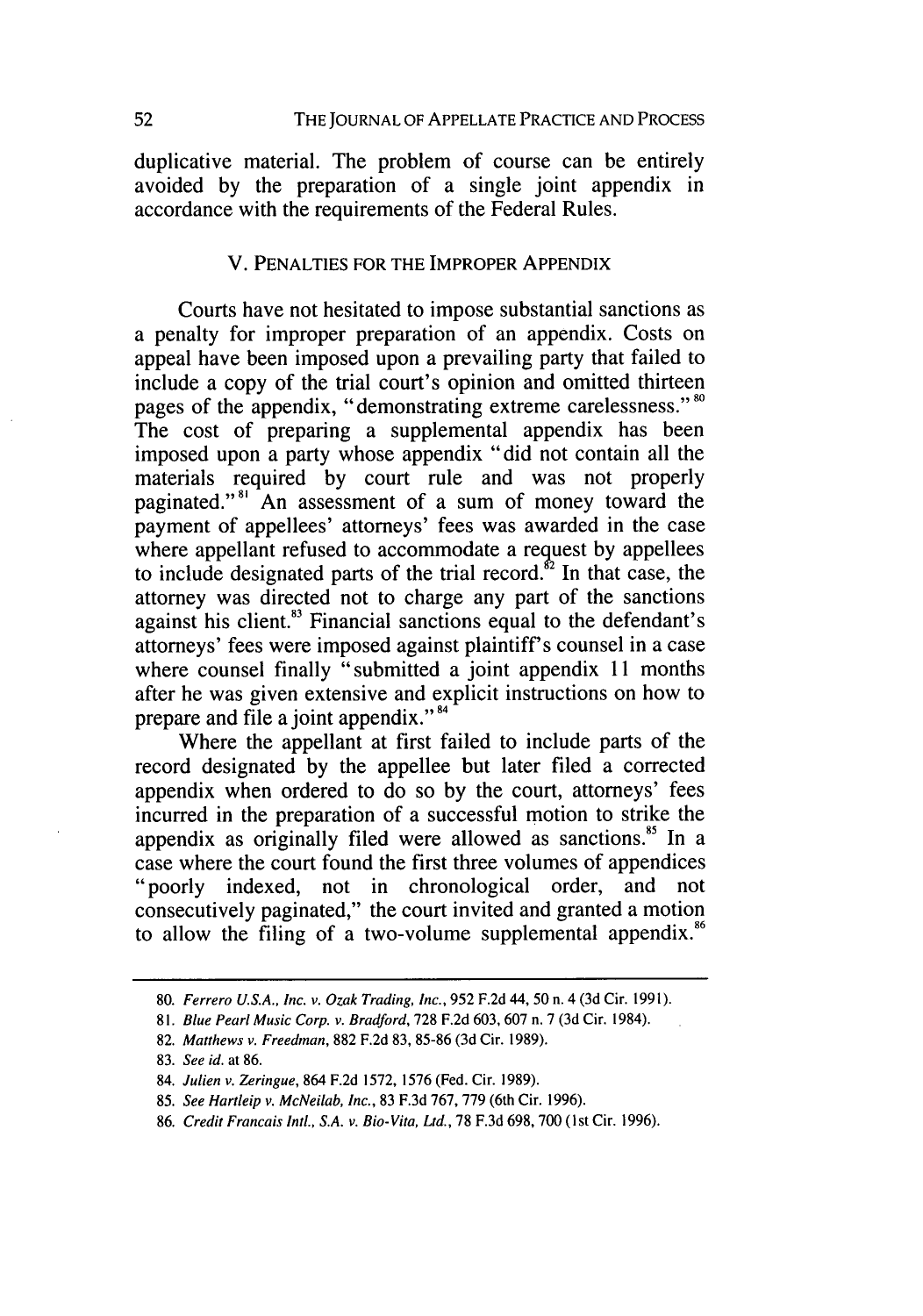DISORDERS OF THE APPENDIX

The supplementary materials did not contain all the documents desired but did contain "unindexed documents of uncertain relevance."<sup>87</sup> The court noted that "appellants did not seek leave to repaginate and rearrange the first three volumes of their appendices... [and did not] revise their record references to the documents cited in their briefs."<sup>88</sup> This all resulted in a chilling conclusion for appellants. The court stated as follows: "[I]n the instant case, wherever material uncertainties result from an incomplete or indecipherable record and impede or affect our decision, we resolve such uncertainties against appellants."<sup>89</sup>

The most severe sanction of all is described in a case decided by the Third Circuit Court of Appeals in 1980. In *Kushner v. Winterthur Swiss Insurance Co.*<sup>96</sup> the court described its frustration thus:

Because appellants here failed to provide the court with a list of docket entries or a notice of appeal, much valuable time had to be expended by three judges and personnel of the Clerk's office repairing an incomplete brief and appendix, when this time would have been better spent in considering the merits of cases that are presented to us in proper form.<sup>91</sup>

The court then announced its decision in the following words:

We now decide not to expend any more valuable judicial time performing the work of errant counsel, a practice that worked a tremendous disservice to the bulk of the litigants who appear before us represented by diligent counsel who do observe our rules. We are deciding this case deliberately, with an awareness of the institutional and precedential value of our decision. *We dismiss this appeal for failure to file an appendix that conforms to our rules."*

87. *Id.*

92. *Id.* (emphasis supplied); see also *Reyes-Garcia v. Rodriguez & Del Valle, Inc.,* <sup>82</sup> F.3d **11,** 15-16 (1st Cir. 1996) (dismissing the appeal for failure to comply with, among other rules, Fed. R. App. P. 30(a)).

<sup>88.</sup> Id.

<sup>89.</sup> *Id.* at **701.**

<sup>90. 620</sup> F.2d 404 (3d Cir. 1980).

<sup>91.</sup> *Id.* at 407.